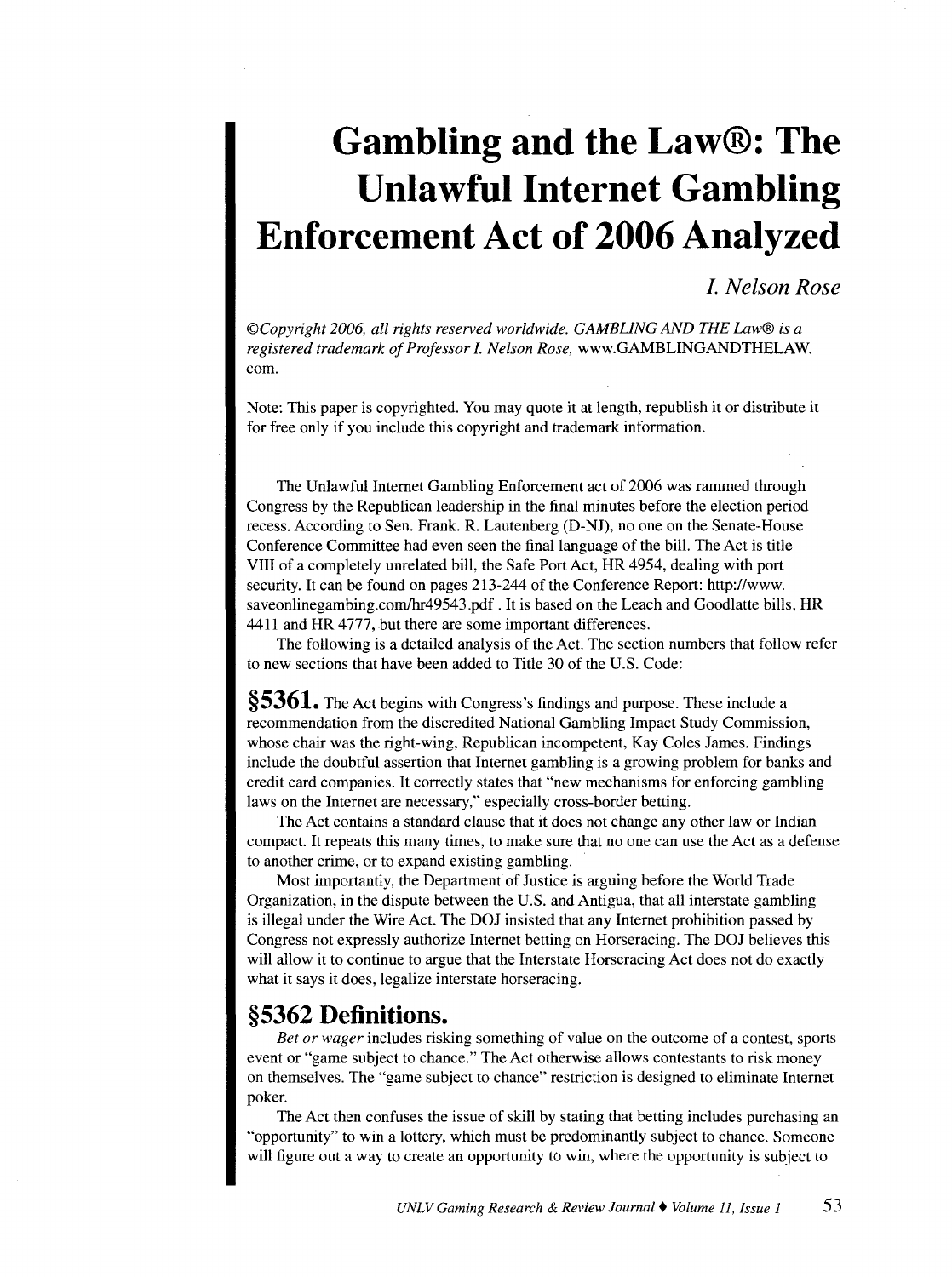some chance. But the Act expressly prohibits lotteries based on sports events.

Betting includes instructions or information. This eliminates the argument overseas operators used that the money was already in a foreign country, so no bet took place in the U.S.

The Act exempts activities that we all know are gambling, but are by statute, declared not to be gambling. These include securities and commodities, including futures, that are traded on U.S. exchanges. Boilerrooms and bucketshops, selling foreign securities are gambling. Insurance is not.

Free games are not gambling. But there is a special provision that allows sites to offer points or credits to players only if these are redeemable only for more games. Operators of free games, where players can win valuable prizes, will have to stop giving points for wins that can be redeemed for cash. Free bingo, on the other hand, can still give small cash prizes paid out of the advertising budget.

Fantasy leagues are legal, but subject to detailed restrictions. A fantasy team cannot be "based on the current membership of an actual team." What they mean is a fantasy team cannot be composed merely of the players of a real team. There is no limit on the cost of entering, but prizes must be announced in advance, and not based on the fees paid by participants. Statistics must be derived from more than one play, more than one player, and more than one real-world event.

Being in the "business of betting or wagering" still does not include mere players. It also expressly does not include financial institutions involved in money transfers.

*"Designated payment system"* is a new term. It could have been labeled simply "target," as in "you are the target of a criminal investigation." It covers any system used by anyone involved in money transfers, that the federal government determines could be used by illegal gambling. The procedure will be that the Secretary of the Treasury, Board of Governors of the Federal Reserve System and Attorney General will meet and create regulations and orders targeting certain money transfer systems.

*"Financial transaction provider"* is a very broad definition covering everyone who participates in transferring money for illegal Internet gambling. This expressly includes an "operator of a terminal at which an electric fund transfer may be initiated," and international payment networks. This covers third party providers, like Neteller.

*"Interactive computer service"* includes Internet service providers.

*"Restricted transaction"* means any transmittal of money involved with unlawful Internet gambling.

*"Unlawful Internet gambling"* is defined as betting, receiving or transmitting a bet that is illegal under federal, state or tribal law. The Act says to ignore the intermediary computers and look to the place where the bet is made or received.

This does not completely solve the problem of Internet poker, or even Internet casinos. The Act does not expand the reach of the Wire Act, the main federal statute the DOJ uses against Internet gambling. Although the DOJ has taken the position that the Wire Act covers all forms of gambling, courts have ruled that it is limited to bets on sports events and races. State anti-gambling statutes have similar weaknesses, including the presumption that they do not apply if part of the activity takes place overseas. This new statute requires that the Internet gambling be "unlawful." But it would often be difficult to find a federal, state or tribal law that clearly made a specific Internet bet illegal.

Nevada and other states are expressly permitted to authorize 100% intrastate gambling systems. Congress required that state law and regulations include blocking access to minors and persons outside the state.

Tribes were given the same rights, with the same restrictions. Two tribes can set up an Internet gaming system, if it is authorized by the Indian Gaming Regulatory Act. This means that tribes can operate bingo games linking bingo halls on reservations. They can also link progressive slot machines, if their tribal-state compacts allow. But they cannot operate Internet lotteries and other games open to the general public.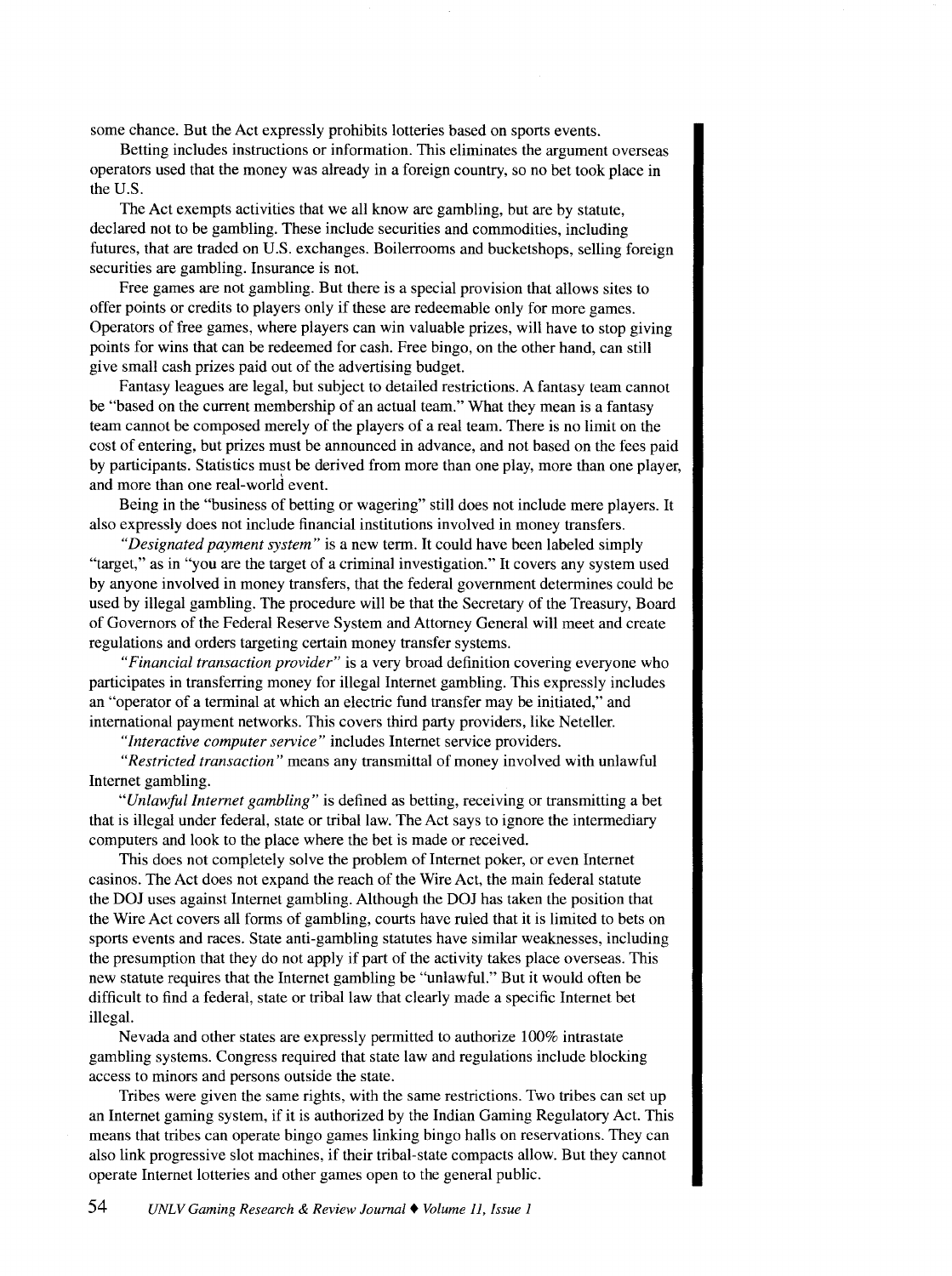## *Gambling and the Law®: The Unlawful Internet Gambling Enforcement Act of 2006 Analyzed*

It is interesting that Congress decreed that states can decide for themselves if they want to have at-home betting on horseracing, but not on dog racing. Congress also decreed that tribes can operate games that link reservations, even across state lines, but not the states themselves: state lotteries are not exempt.

Congress had a little problem with the term *"financial institution.* " To force casinos to report large cash transaction, federal law was changed to define "financial institution" as including large gambling businesses. Congress had to undo that definition, so that in this Act casinos go back to being casinos. Since no other federal laws were changed, casinos will still have to file Financial Transaction Reports and other forms.

The other definitions are standard or are described above.

**§5363.** "No person engaged in the business of betting or wagering may knowingly accept" any money transfers in any way from a person participating in unlawful Internet gambling. This includes credit cards, electronic fund transfers, and even paper checks. But it is limited to Internet gambling businesses, not mere players. It also would not cover payment processors, except under of a theory of aiding and abetting.

**§5364.** Federal regulators have 270 days from the date this bill is signed into law to come up with regulations to identify and block money transactions to gambling sites. At this writing, President Bush had not yet signed this bill, but he will. So the regs will go into effect by the beginning of July 2007.

The regs will require everyone connected with a "designated payment system" to I.D. and block all restricted transactions. So all payment processors are supposed to have systems in place to prevent money from going to operators of illegal Internet gambling. The first step will undoubtedly be to take the credit card merchant code 7995 and expand it to all money transfers. Visa created the 7995 classification in 2001 to avoid having its credit cards used for online gambling. The federal government will order banks and all others involved with electronic money transfers to cease sending funds to any Internet operator who has a 7995 credit card merchant code. Any financial institution that follows the regs cannot be sued, even if it wrongfully blocks a legitimate transaction.

The Act allows the federal regulators to exempt transactions where it would be impractical to require identifying and blocking. This obviously applies to paper checks. Banks have no way now of reading who the payee is on paper checks and cannot be expected to go into that business. Banks tried to defeat this bill, not because they cared about patrons' privacy, but because they knew that it would cost them billions of dollars to set up systems to read paper checks.

The great unknown is how far into the Internet commerce stream federal regulators are willing to go. The Act requires institutions like the Bank of America and Neteller to I.D. and block transactions to unlawful gambling sites, whatever they are. But, while the Bank of America will comply, Neteller might not, because it is not subject to U.S. regulations. Will federal regulators then prohibit U.S. banks from sending funds to Neteller? And would they then prohibit U.S. banks from sending funds to an overseas bank, which forwards the money to Neteller?

For financial institutions within the U.S., the Act provides that exclusive regulatory enforcement rests with their federal regulators, like the Federal Reserve Board. The Federal Trade Commission is supposed to enforce regulations on everyone else. It is extremely doubtful whether the F.T.C. will ever try to do anything about the Netellers of the world, who are beyond regular U.S. regulatory control.

**§5365.** Since there is no way to regulate overseas payment processors, the Act allows the U.S. and state attorneys general to bring civil actions in federal court. The courts have the power to issue temporary restraining orders, preliminary and permanent injunctions, to prevent restricted transactions. The only problem with this enormous power is that it is, again, practically useless against payment processors who are entirely overseas.